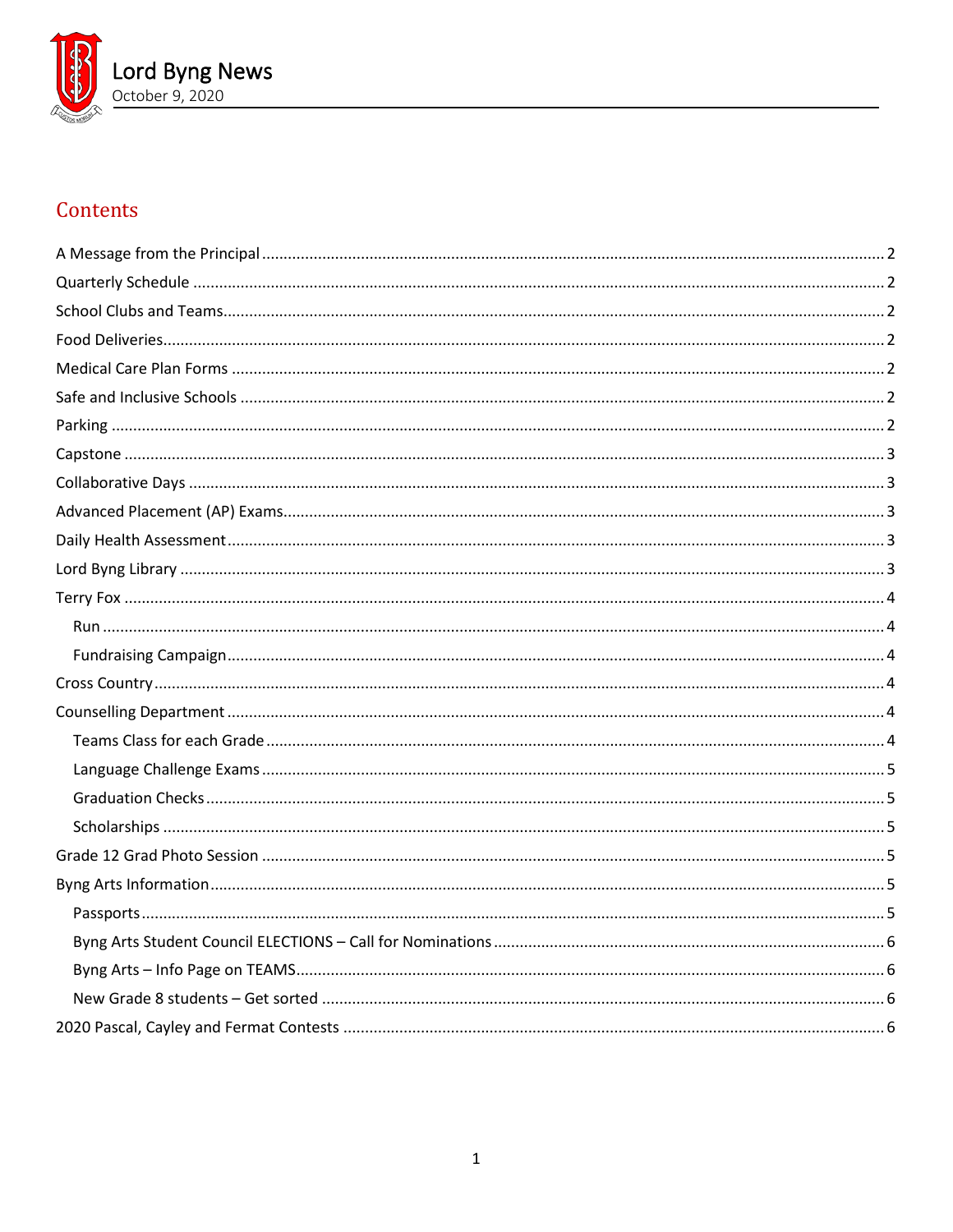### <span id="page-1-0"></span>**A Message from the Principal**

Dear Parents, Students and Community Members,

Happy thanksgiving to you all and thank you to everyone for your kind words that you sent to our staff and teachers on World Teachers Day on Monday.

Highlights from the week included the arrival of two large indigenous sculptures that were on the front of the school lawn for the past few days. The sculptures are the work of Indigenous Artist and Educator Mr. Dave Robinson. Dave held a "gifting ceremony" at the school on Sunday October 7<sup>th</sup>, a ceremony that was attended by the chancellor of UBC Mr. Steven Point, Ms. Chas Desjarlais the District Principal of Indigenous Education, Indigenous Musqueam Knowledge Keeper Mr. Shane Point as well Byng staff member Mr. Scott McKeen and several other community partners. This event marks an important milestone in the history of the school as we acknowledge and develop our understanding of indigenous culture and history and align our school goals with the important process of reconciliation and continue to integrate the First Peoples Principles of Learning into our teaching practices.

One of the two sculptures was gifted to our school during the ceremony by Dave and will be placed in a permanent location at the school. A second gift, a carved cedar bench was also given to the school and will be placed in a repurposed room on the ground floor and will provide a place of gathering for students from "all nations". The room is currently being redesigned with input from students with the work of Indigenous Artist Mr. Jason Taylor from Alert Bay on Vancouver Island and the room will be named "Where Nations Gather" in recognition of our school as a place that values diversity and inclusion of all cultures, nations, peoples and identities.

Have a great weekend with your families and stay safe!!!

<span id="page-1-1"></span>Mr. Wilmann

### **Quarterly Schedule**

Reminder that your 1-2 class will be remote again next week, and your 1-1 class will be face to face (F2F). See rotation schedule: [Student F2F Rotation Calendar.](https://www.vsb.bc.ca/repository/SBAttachments/8e11130a-23bc-4157-9294-1c252018cc4d_STUDENTF2FandRemoteBlockCalendar2020-2021.pdf)

### <span id="page-1-2"></span>**School Clubs and Teams**

There will be an update on school clubs and teams shortly. Currently there are no clubs and teams running due to our strict health and safety protocols.

Thank you for your patience.

#### <span id="page-1-3"></span>**Food Deliveries**

Food delivery services are not allowed on school property. Students are asked to eat lunch at home. If this is not possible please bring food or meet food delivery providers offsite.

### <span id="page-1-4"></span>**Medical Care Plan Forms**

If your child has a medical condition (diabetes, asthma, anaphylaxis, seizures, or any other health concerns), please have your child come to the office to pick up a medical care plan form.

### <span id="page-1-5"></span>**Safe and Inclusive Schools**

<span id="page-1-6"></span>For important information and resources on Safe and Inclusive schools please click [here.](https://www.vsb.bc.ca/Student_Support/Safe_Caring/Pages/default.aspx)

### **Parking**

The parking lot is for **STAFF only**. No student parking, or student drop off/pick up is permitted.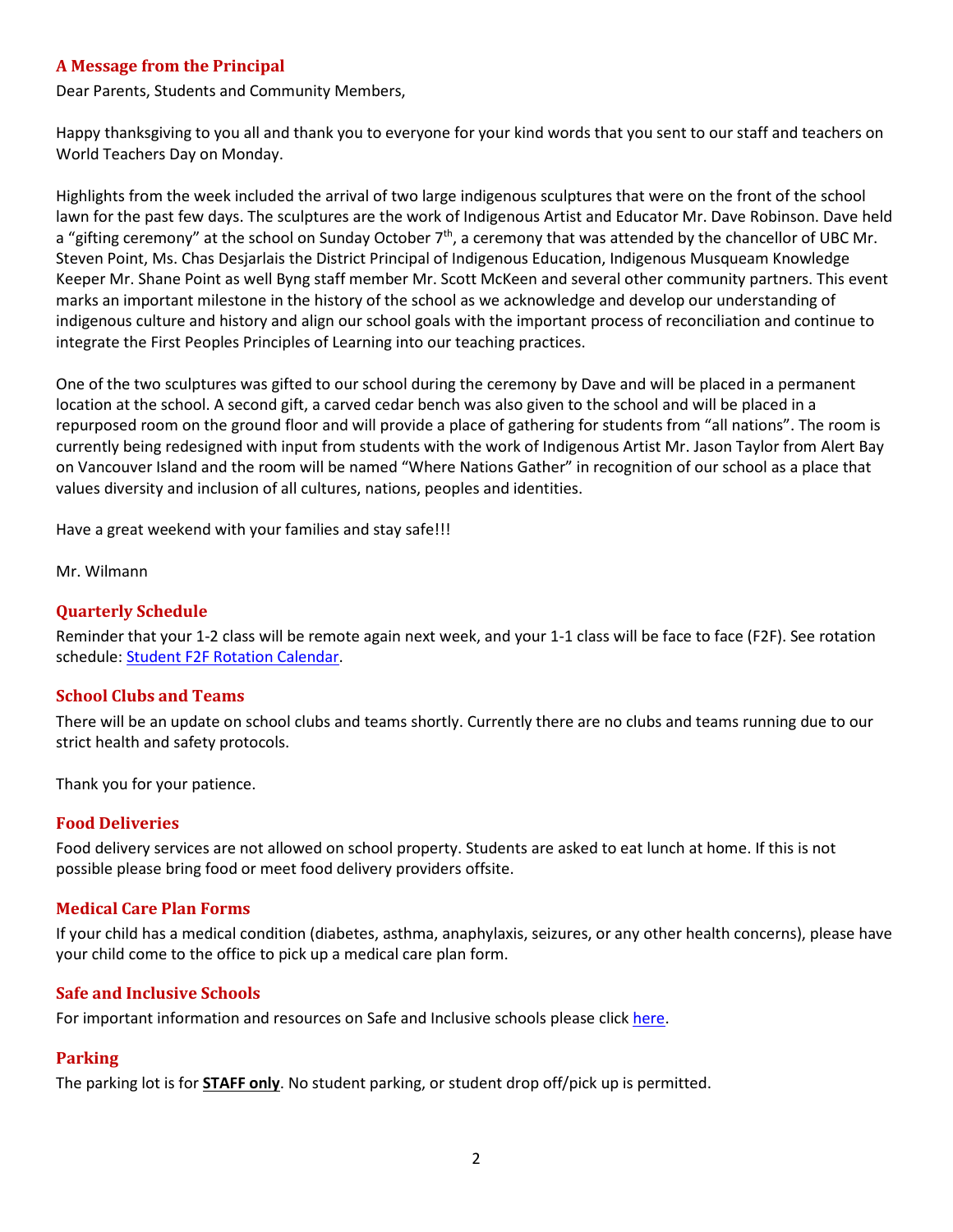# <span id="page-2-0"></span>**Capstone**

Attention all Grade 12 students and parents,

We would like to bring to your attention that one of the requirements for graduating high school is the completion of a Capstone Project. The Capstone teachers have created a Microsoft Team to facilitate guidance. Your Capstone is a culminating project, presentation, or performance that allows students the opportunity to consolidate and showcase the learning from their school and life experience into a meaningful and relevant product. Students will use innovation, cross curricular knowledge, and critical thinking skills in an area of interest as the basis for the project, which is applicable to a real world concept. It is incumbent on students to be checking the platform on a regular basis to ensure success in their Capstone Project.

Thank you, Ms. Schnieder, Mr. Booker, Mr. Barksi, Mr. Gustainis

# <span id="page-2-1"></span>**Collaborative Days**

Collaborative dates have not changed however, the time has changed so it will no longer impact face to face instructional time. Teacher collaborative time will take place on Wednesday during Flex A and Flex B. Teachers will not be available on these dates for additional student support during Flex.

Wednesday, November 4 - Q1 Wednesday, December 2 - Q2 Wednesday, January 6 - Q2 Wednesday, February 3 - Q2 Wednesday, March 3 - Q3 Wednesday, April 7 - Q3 Wednesday, May 5 - Q4 Wednesday, June 2 - Q4 Wednesday, June 23 - Q4 - **New**

# <span id="page-2-2"></span>**Advanced Placement (AP) Exams**

- Students currently enrolled in an AP class at Lord Byng will be provided information on how to register for the exam soon. Please check with your teacher.
- Students not enrolled in an AP class at Lord Byng please visit th[e VSB website](https://www.vsb.bc.ca/Student_Learning/Secondary/Advanced_Placement_Exams/Pages/Default.aspx) for more information.

# <span id="page-2-3"></span>**Daily Health Assessment**

Please see the revised [Daily Health Assessment](https://www.vsb.bc.ca/repository/SBAttachments/8e11130a-23bc-4157-9294-1c252018cc4d_DailyHealthAssessment-Student_Sept15003.pdf) form (revised Sept. 15, 2020). If any of your children are experiencing any of the symptoms of illness on the form, contact a health-care provider for further assessment. This includes 8-1-1, or a primary care provider like a physician or nurse practitioner.

# <span id="page-2-4"></span>**Lord Byng Library**

The library will be up and running, with some adjustments, this year. We are trying to support student learning and reading as safely as possible. We will not have in and out privileges into the library for students to check out books, however, they will be able to request books.

Students are encouraged to access *lordbynglibrary.weebly.com* to browse the catalogue. There is a BOOK REQUEST FORM button that allows students to enter information on how the Ms. Rezler can locate them when they are at school in order for the books to be delivered to them during that class. Additionally, there is a BOOK REQUEST FORM on the library door for students to fill out with a red folder for the drop off of the form.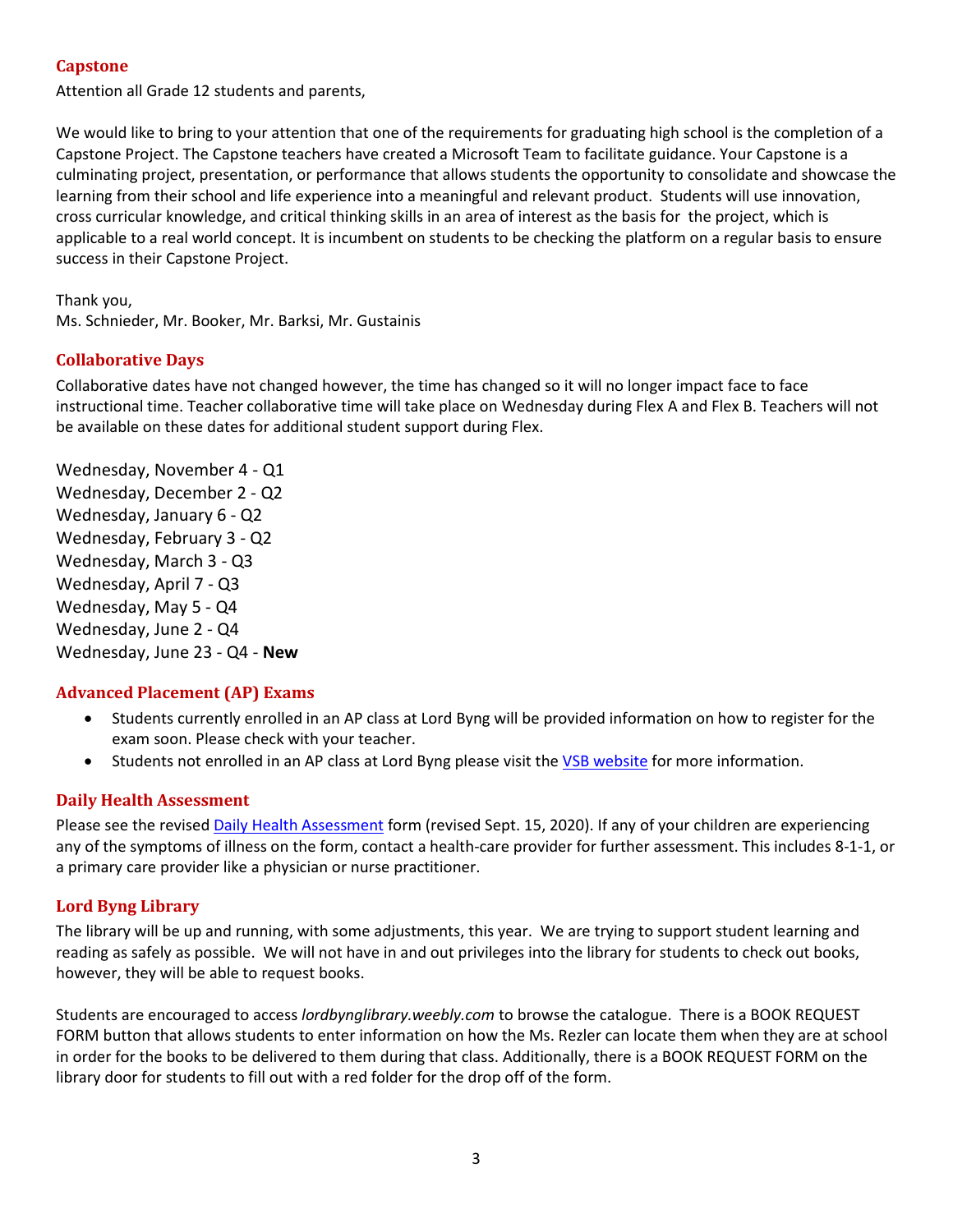It is so important that students continue to read. Ms. Rezler is happy to help with book recommendations as well as research for assignments. Please email her if your student has any questions or would like some support from the library on their school work.

# *KEEP ON READING!!*

If you still have any books at home, please return them as soon as possible. Thank you.

# <span id="page-3-0"></span>**Terry Fox**

# <span id="page-3-1"></span>*Run*

We had a very successful Terry Fox Run on Wednesday, October 7<sup>th</sup>. The weather was nice and sunny. Students signed up ahead of time and took part during morning or afternoon flextime. The students ran well on the 2.2 kilometer course in Pacific Spirit Park and had an enjoyable experience. All students who completed the run earned a prize which was either a gift card or a t-shirt. Thank you to the entire PE staff for pulling the event off without a hitch. Also, thank you to Ms. Kendra Coulter for coordinating the sign up, Mr. Howes who organized his yearbook class to take photos, Ms. Radic, for helping with marshalling, and Geoff Campbell for being our first responder. Props to Mr. McKeen, Mr. Raoul, and Mr. Fung who all were out running during the event.

Mr. Jack

# <span id="page-3-2"></span>*Fundraising Campaign*

So far, we have raised approximately \$2,500 for the Terry Fox fundraising campaign. Donations can still be made on-line or in person to your current quarter one teachers.

Please click [HERE](https://secure.terryfox.ca/registrant/TeamFundraisingPage.aspx?TeamID=915903) to donate and help us reach our goal of \$8000. Thank you for your supporting our school in the fight against cancer and continuing Terry's legacy! #terryfoxschoolrun @terryfoxfoundation

# <span id="page-3-3"></span>**Cross Country**

Cross country runners are currently meeting for socially distanced run with their peers. Please email Mr. Jack at [bjack@vsb.bc.ca](mailto:bjack@vsb.bc.ca) if you would like your email (or your child's email address), added to the email list. These runs are on Mondays and Wednesdays from 3:30 to 5:00 pm at Camosun Park and are headed up by Grade 12 students. If we move into stage 2 and 3, we will be able to have regular practices and even some competitions. Contact Mr. Jack if you have any questions.

Mr. Jack

# <span id="page-3-4"></span>**Counselling Department**

Counsellors have been assigned to students by their last name (for all grades):

A to Gr Mr. R. Greenshield[s rgreenshields@vsb.bc.ca](mailto:rgreenshields@vsb.bc.ca) Gs to L Ms. J. Radic *jradic@vsb.bc.ca* M to Te Mr. R. Rymer  $rrymer@vsb(bc.ca)$  (Ms. Smith is currently away) Tf to Z Ms. Birsan [ibirsan@vsb.bc.ca](mailto:ibirsan@vsb.bc.ca)

# <span id="page-3-5"></span>*Teams Class for each Grade*

Counsellors are organizing classroom groups for each grade on Microsoft Teams platform. All the grades Grade 12 classes/classrooms are now up and running. Students will be able to click on for example, **Grade 12 - 2020/21 (Counselling) team** if they are a grade 12 student, and read all the various posts on graduation, scholarships, postsecondary information, volunteering opportunities, etc. We hope that you check this regularly as it will contain super valuable information.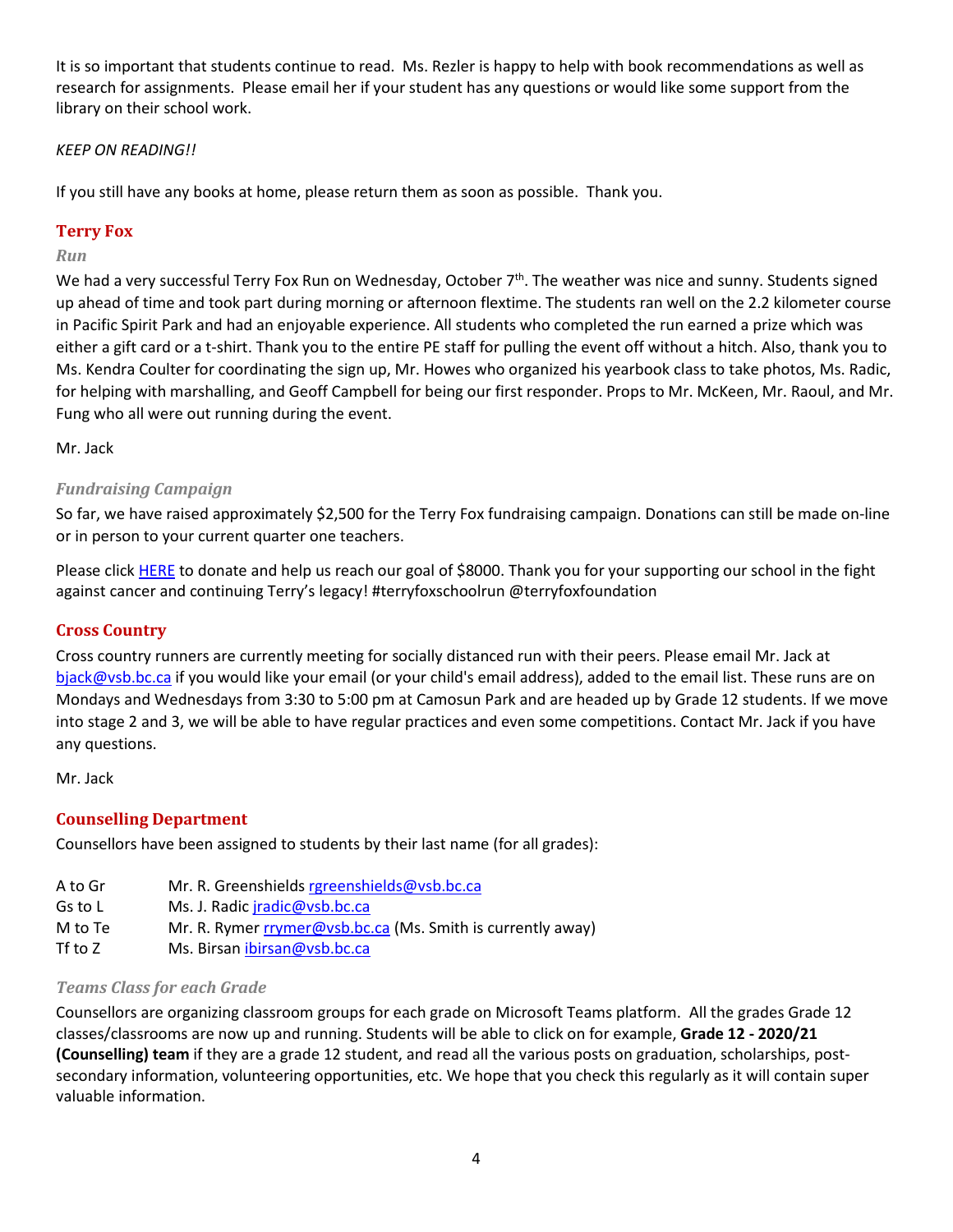# <span id="page-4-0"></span>*Language Challenge Exams*

Language Challenge Exams: Information about Language challenge exams can be found in the counselling office. Please note that students are required to fill out the forms online this year and then print out the completed forms to return to counsellors. Handwritten applications will be returned to be filled out online and then printed. The due date for the application is November 6, 2020. We are not able to take ANY late applications.

<span id="page-4-1"></span>Please see Lord Byng website for all the details: [Language Challenge Exams and External Credits](https://www.vsb.bc.ca/schools/lord-byng/Teaching-and-Learning/Classes-and-Departments/Counselling/Pages/Language-Challenge-Exams-and-External-Credits.aspx?rf=830e511d-a1a4-4faf-99d0-28b1736820df)

### *Graduation Checks*

### Dear Grade 12s,

Counsellors are currently working on checking that all of you have all the high school graduation requirements needed for your high school Dogwood diploma. Please continue to check your transcripts through BCeID or student transcript website: <https://www2.gov.bc.ca/gov/content/education-training/k-12/support/transcripts-and-certificates>. If you are missing a grad requirement, eg. PE 10, your counsellor will be meeting with you this month and helping you with a plan on how to meet this. Please note that BCeID transcripts will be updated next week. If you are looking at them now, and your summer school courses are not on there it is because we are in the process of getting them uploaded. This should be uploaded very soon.

### <span id="page-4-2"></span>*Scholarships*

### Dear Grade 12s,

For scholarship info please check our Teams Grade 12 Counselling group. Also some information can be found on our school website: <https://www.vsb.bc.ca/schools/lord-byng/Guidance-and-Support/Grade%2012/Pages/Scholarships.aspx>

### <span id="page-4-3"></span>**Grade 12 Grad Photo Session**

It is not too late to schedule an appointment for Grad Photos! Please see link for more info and to book your appointment:<https://artona.com/schools/BYNG/programs/graduation>

# <span id="page-4-5"></span><span id="page-4-4"></span>**Byng Arts Information**

### *Passports*

We have added several new achievements to unlock on the Passport site:

- ART DOUBLE TAKE: *Recreate a classic artwork with you as the star and post your photo in our TEAMS Gallery.*
- LORD BYNG GALLERY VISIT: *Visit our school gallery and take a selfie in front of your favorite work on display.*
- RAISE THE (House) ROOF: *Now that you have been sorted, show your House spirit by taking a selfie that references your House (write out a quote, dress the part, take the mike, conduct a concerto... show your creativity)*
- TAKE THAT COVID: *Art will find a way. You celebrated the arts by going to a performance online, playing in a concert while respecting social distancing, viewing art from afar, etc. Take a photo of your computer screen, a selfie of you performing, or the art you saw. Hit Submit Proof and share.*

If you haven't done this yet, please:

- Create a Passport account or log into the one from last year [\(http://passport.lordbyng.net/signin\)](http://passport.lordbyng.net/signin)
- Upload a profile picture on the passport page (size has to be small: 256 pixels).
- Complete the goal sheet found in your student agenda (page 4 and 5 of the coloured section) and upload an image of page 5 to the passport site.

If you are registering for the first time or have forgotten your password\*, remember, the messages from our passport site often get re-routed to your junk or spam folders so always do a search for the term "passport" or take a look in your other folders.